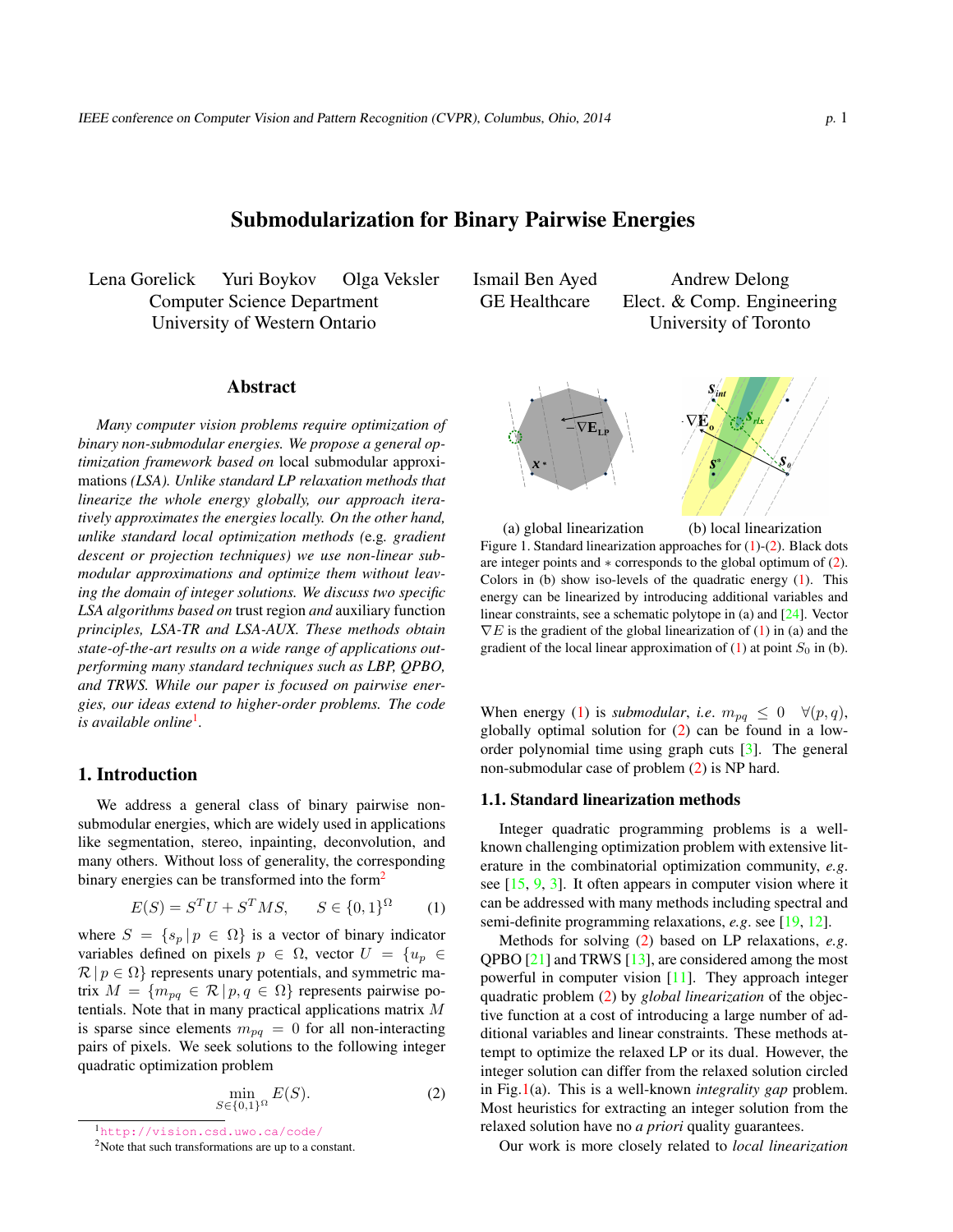<span id="page-1-2"></span>techniques for approximating [\(2](#page-0-3)), *e.g*. parallel ICM, IPFP [\[16](#page-7-9)], and other similar methods [\[6](#page-7-10)]. Parallel ICM iteratively linearizes energy  $E(S)$  around current solution  $S_0$  using Taylor expansion and makes a step by computing an integer minimizer *Sint* of the corresponding linear approximation, see Fig[.1](#page-0-4)(b). However, similarly to Newton's methods, this approach often gets stuck in bad local minima by making too large steps regardless of the quality of the approximation. IPFP attempts to escape such minima by reducing the step size. It explores the continuous line between integer minimizer  $S_{int}$  and current solution  $S_0$  and finds optimal relaxed solution  $S_{rlx}$  with respect to the original quadratic energy. Similarly to the global linearization methods, see Fig.[1\(](#page-0-4)a), such continuous solutions give no quality guarantees with respect to the original integer problem [\(2](#page-0-3)).

#### 1.2. Overview of submodularization

Linearization has been a popular approximation approach to integer quadratic problem  $(1)-(2)$  $(1)-(2)$  $(1)-(2)$  $(1)-(2)$ , but it often requires relaxation leading to the integrality gap problem. We propose a different approximation approach, which we refer to as *submodularization*. The main idea is to use submodular approximations of energy [\(1](#page-0-2)). We propose several approximation schemes that keep submodular terms in [\(1](#page-0-2)) and linearize non-submodular potentials in different ways leading to very different optimization algorithms. Standard *truncation* of non-submodular pairwise terms<sup>[3](#page-1-0)</sup> and some existing techniques for high-order energies [\[10](#page-7-11), [17,](#page-7-12) [22,](#page-7-13) [2\]](#page-6-0) can be seen as *submodularization* examples, as discussed later. Common properties of submodularization methods is that they compute globally optimal integer solutions of the approximation and do not need to leave the domain of discrete solutions avoiding integrality gaps. Sumbodularization can be seen as a generalization of local linearization methods since it uses more accurate higher-order approximations.

One way to linearize non-submodular terms in  $(1)$  $(1)$  is to compute their Taylor expansion around current solution *S*0. Taylor's approach is similar to IPFP [\[16](#page-7-9)], but they linearize all terms including submodular ones. In contrast to IPFP, our overall approximation of  $E(S)$  at  $S_0$  is not linear; it belongs to a more general class of submodular functions. Such non-linear approximations are more accurate while still permitting efficient optimization in the integer domain.

We also propose a different mechanism for controlling the step size. Instead of exploring relaxed solutions on continuous interval  $[S_0, S_{int}]$  in Fig.[1b](#page-0-4), we compute integer intermediate solutions *S* by minimizing local submodular approximation over  $\{0,1\}^{\Omega}$  under additional distance constraints  $||S - S_0|| < d$ . Thus, our approach avoids integrality gap issues. For example, even linear approximation model in Fig.[1b](#page-0-4) can produce solution *S ∗* if Hamming distance constraint  $||S - S_0|| \leq 1$  is imposed. This local sub-

modularization approach to ([1\)](#page-0-2)-([2\)](#page-0-3) fits a general *trust region framework* [[8,](#page-7-14) [25](#page-7-15), [19](#page-7-4), [10](#page-7-11)] and we refer to it as LSA-TR.

Our paper also proposes a different local submodularization approach to [\(1](#page-0-2))-[\(2](#page-0-3)) based on the general *auxiliary* function framework  $[14, 17, 2]$  $[14, 17, 2]$  $[14, 17, 2]$  $[14, 17, 2]$  $[14, 17, 2]$  $[14, 17, 2]$ <sup>[4](#page-1-1)</sup>. Instead of Taylor expansion, non-submodular terms in *E*(*S*) are approximated by linear upper bounds specific to current solution  $S_0$ . Combining them with submodular terms in *E*(*S*) gives a submodular upper-bound approximation, a.k.a. an *auxiliary function*, for  $E(S)$  that can be globally minimized within integer solutions. This approach does not require to control the step sizes as the global minimizer of an auxiliary function is guaranteed to decrease the original energy *E*(*S*). Throughout the paper we refer to this type of local submodular approximation approach as LSA-AUX.

Some auxiliary functions were previously proposed in the context of high-order energies [[17,](#page-7-12) [2](#page-6-0)]. For example, [\[17](#page-7-12)] divided the energy into submodular and supermodular parts and replaced the latter with a certain permutationbased linear upper-bound. The corresponding auxiliary function allows polynomial-time solvers. However, experiments in [\[22](#page-7-13)] (Sec. 3.2) demonstrated limited accuracy of the permutation-based bounds [[17\]](#page-7-12) on high-order segmentation problems. Recently, Jensen inequality was used in [[2\]](#page-6-0) to derive linear upper bounds for several important classes of high-order terms that gave practically useful approximation results. Our LSA-AUX method is first to apply auxiliary function approach to arbitrary (non-submodular) pairwise energies. We discuss all possible linear upper bounds for pairwise terms and study several specific cases. One of them corresponds to the permutation bounds [\[17](#page-7-12)] and is denoted by LSA-AUX-P.

Recently both *trust region* [[8,](#page-7-14) [25](#page-7-15), [19](#page-7-4)] and *auxiliary function* [\[14](#page-7-16)] frameworks proved to work well for optimization of energies with high-order regional terms  $[10, 2]$  $[10, 2]$  $[10, 2]$  $[10, 2]$ . They derive specific linear [[10\]](#page-7-11) or upper bound [\[2](#page-6-0)] approximations for non-linear cardinality potentials, KL and other distances between segment and target appearance models. To the best of our knowledge, we are the first to develop trust region and auxiliary function methods for integer quadratic optimization problems [\(1](#page-0-2))-[\(2](#page-0-3)).

Our contributions can be summarized as follows:

- *•* A general *submodularization* framework for solving integer quadratic optimization problems [\(1](#page-0-2))-[\(2](#page-0-3)) based on *local submodular approximations* (LSA). Unlike global linearization methods, LSA constructs an approximation model without additional variables. Unlike local linearization methods, LSA uses a more accurate approximation functional.
- In contrast to the majority of standard approximation

<span id="page-1-1"></span><sup>4</sup>*Auxiliary functions* are also called *surrogate functions* or *upperbounds*. The corresponding approximate optimization technique is also known as the *majorize-minimize* principle [\[14\]](#page-7-16).

<span id="page-1-0"></span><sup>&</sup>lt;sup>3</sup> Truncation is known to give low quality results, e.g. Fig. [4,](#page-4-0) Tab[.1](#page-6-1).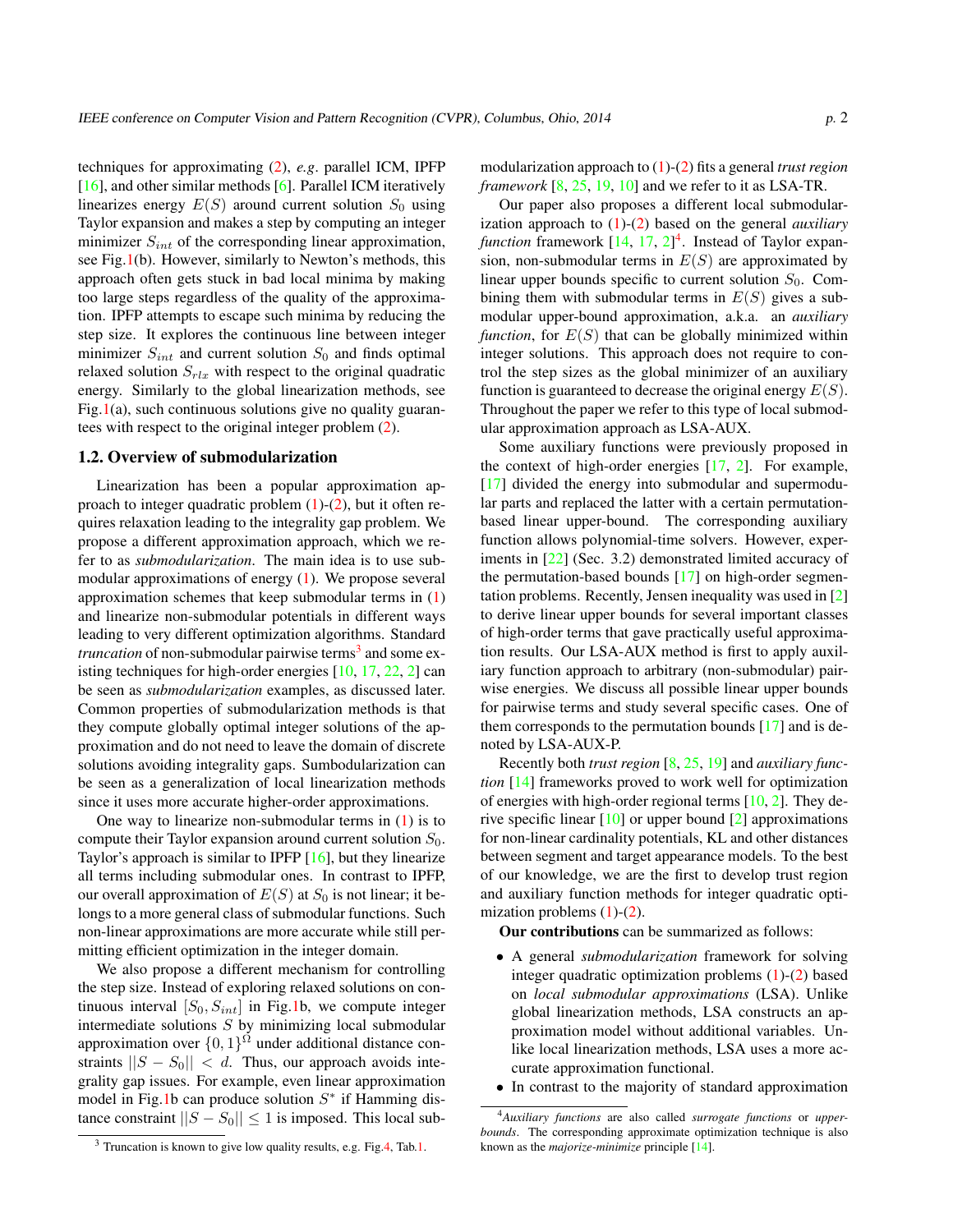<span id="page-2-8"></span>methods, LSA avoids integrality gap issue by working strictly within the domain of discrete solutions.

• State-of-the-art results on a wide range of applications. Our LSA algorithms outperform QPBO, LBP, IPFP, TRWS, its latest variant SRMP, and other standard techniques for  $(1)-(2)$  $(1)-(2)$  $(1)-(2)$  $(1)-(2)$  $(1)-(2)$ .

# 2. Description of LSA Algorithms

In this section we discuss our framework in detail. Section [2.1](#page-2-0) derives local submodular approximations and describes how to incorporate them in the trust region framework. Section [2.2](#page-3-0) briefly reviews auxiliary function framework and shows how to derive local auxiliary bounds.

# <span id="page-2-0"></span>2.1. LSA-TR

Trust region methods are a class of iterative optimization algorithms. In each iteration, an approximate model of the optimization problem is constructed near the current solution *S*0. The model is only accurate within a small region around the current solution called "trust region". The approximate model is then globally optimized within the trust region to obtain a candidate solution. This step is called *trust region sub-problem*. The size of the trust region is adjusted in each iteration based on the quality of the current approximation. For a detailed review of trust region frame-work see [[25](#page-7-15)].

Below we provide details for our trust region approach to the binary pairwise energy optimization (see pseudo-code in Algorithm [1\)](#page-2-1). The goal is to minimize  $E(S)$  in [\(1](#page-0-2)). This energy can be decomposed into submodular and supermodular parts  $E(S) = E^{sub}(S) + E^{sup}(S)$  such that

$$
E^{sub}(S) = STU + STM-S
$$
  

$$
E^{sup}(S) = STM+S
$$

where matrix  $M^-$  with negative elements  $m_{pq}^- \leq 0$  represents the set of submodular pairwise potentials and matrix  $M^+$  with positive elements  $m_{pq}^+ \geq 0$  represents supermodular potentials. Given the current solution  $S_t$  energy  $E(S)$ can be approximated by submodular function

<span id="page-2-2"></span>
$$
E_t(S) = E^{sub}(S) + S^T U_t + const
$$
 (3)

where  $U_t = 2M^+S_t$ . The last two terms in ([3\)](#page-2-2) are the firstorder Taylor expansion of supermodular part *Esup*(*S*).

While the use of Taylor expansion may seem strange in the context of functions of integer variables, Figure  $2(a,b)$  $2(a,b)$ illustrates its geometric motivation. Consider individual pairwise supermodular potentials *f*(*x, y*) in

$$
E^{sup}(S) = \sum_{pq} m_{pq}^+ \cdot s_p s_q = \sum_{pq} f_{pq}(s_p, s_q).
$$

Coincidentally, Taylor expansion of each relaxed supermodular potential  $f(x, y) = \alpha \cdot xy$  produces a linear approximation (planes in b) that agrees with *f* at three out of four possible discrete configurations (points A,B,C,D).

The standard trust region sub-problem is to minimize approximation  $E_t$  within the region defined by step size  $d_t$ 

<span id="page-2-3"></span>
$$
S^* = \underset{||S - S_t|| < d_t}{\text{argmin}} E_t(S). \tag{4}
$$

Hamming,  $L_2$ , and other useful metrics  $||S - S_t||$  can be represented by a sum of unary potentials [\[5](#page-7-17)]. However, optimization problem  $(4)$  $(4)$  is NP-hard even for unary metrics<sup>[5](#page-2-4)</sup>. One can solve Lagrangian dual of [\(4](#page-2-3)) by iterative sequence of graph cuts as in  $[23]$  $[23]$ , but the corresponding duality gap may be large and the optimum for [\(4](#page-2-3)) is not guaranteed.

Instead of [\(4](#page-2-3)) we use a simpler formulation of the trust region subproblem proposed in [\[10](#page-7-11)]. It is based on unconstrained optimization of submodular Lagrangian

<span id="page-2-5"></span>
$$
L_t(S) = E_t(S) + \lambda_t \cdot ||S - S_t|| \tag{5}
$$

where parameter  $\lambda_t$  controls the trust region size indirectly. Each iteration of LSA-TR solves ([5\)](#page-2-5) for some fixed  $\lambda_t$  and adaptively changes  $\lambda_t$  for the next iteration (Alg[.1](#page-2-1) line [10](#page-2-6)), as motivated by empirical inverse proportionality relation between  $\lambda_t$  and  $d_t$  discussed in [[10\]](#page-7-11).

Once a candidate solution *S ∗* is obtained, the quality of the approximation is measured using the ratio between the actual and predicted reduction in energy. Based on this ra-tio, the solution is updated in line [8](#page-2-7) and the step size (or  $\lambda$ ) is adjusted in line [10](#page-2-6). It is common to set the parameter  $\tau_1$ in line [8](#page-2-7) to zero, meaning that any candidate solution that decreases the actual energy gets accepted. The parameter  $\tau_2$  in line [10](#page-2-6) is usually set to 0.25 [\[25](#page-7-15)]. Reduction ratio above this value corresponds to good approximation model allowing increase in the trust region size.

| <b>Algorithm 1: GENERAL TRUST REGION APPROACH</b> |                                                                                                                                                 |  |  |  |  |
|---------------------------------------------------|-------------------------------------------------------------------------------------------------------------------------------------------------|--|--|--|--|
|                                                   | 1 Initialize $t = 0$ , $S_0$ , $\lambda_0$                                                                                                      |  |  |  |  |
| $\overline{2}$                                    | Repeat                                                                                                                                          |  |  |  |  |
| 3                                                 | //Solve Trust Region Sub-Problem                                                                                                                |  |  |  |  |
| $\overline{\mathbf{4}}$                           | $S^* \leftarrow \operatorname{argmin}_{S \in \{0,1\}^{\Omega}} L_t(S)$ // as defined in (5)                                                     |  |  |  |  |
|                                                   | 5 $P = E_t(S_t) - E_t(S^*)$ //predicted reduction in energy                                                                                     |  |  |  |  |
|                                                   | 6 $R = E(S_t) - E(S^*)$ //actual reduction in energy                                                                                            |  |  |  |  |
| $\mathbf{7}$                                      | //Update current solution                                                                                                                       |  |  |  |  |
| 8                                                 | $S_{t+1} \longleftarrow \left\{ \begin{array}{ll} S^* & \text{if } R/P > \tau_1 \\ S_t & \text{otherwise} \end{array} \right.$                  |  |  |  |  |
|                                                   | 9 //Adjust the trust region                                                                                                                     |  |  |  |  |
|                                                   | 10 $\lambda_{t+1} \leftarrow \begin{cases} \lambda_t/\alpha & \text{if } R/P > \tau_2 \\ \lambda_t \cdot \alpha & \text{otherwise} \end{cases}$ |  |  |  |  |
|                                                   | 11 Until Convergence                                                                                                                            |  |  |  |  |
|                                                   |                                                                                                                                                 |  |  |  |  |

<span id="page-2-7"></span><span id="page-2-6"></span><span id="page-2-4"></span><span id="page-2-1"></span><sup>5</sup>By a reduction to the *balanced cut* problem.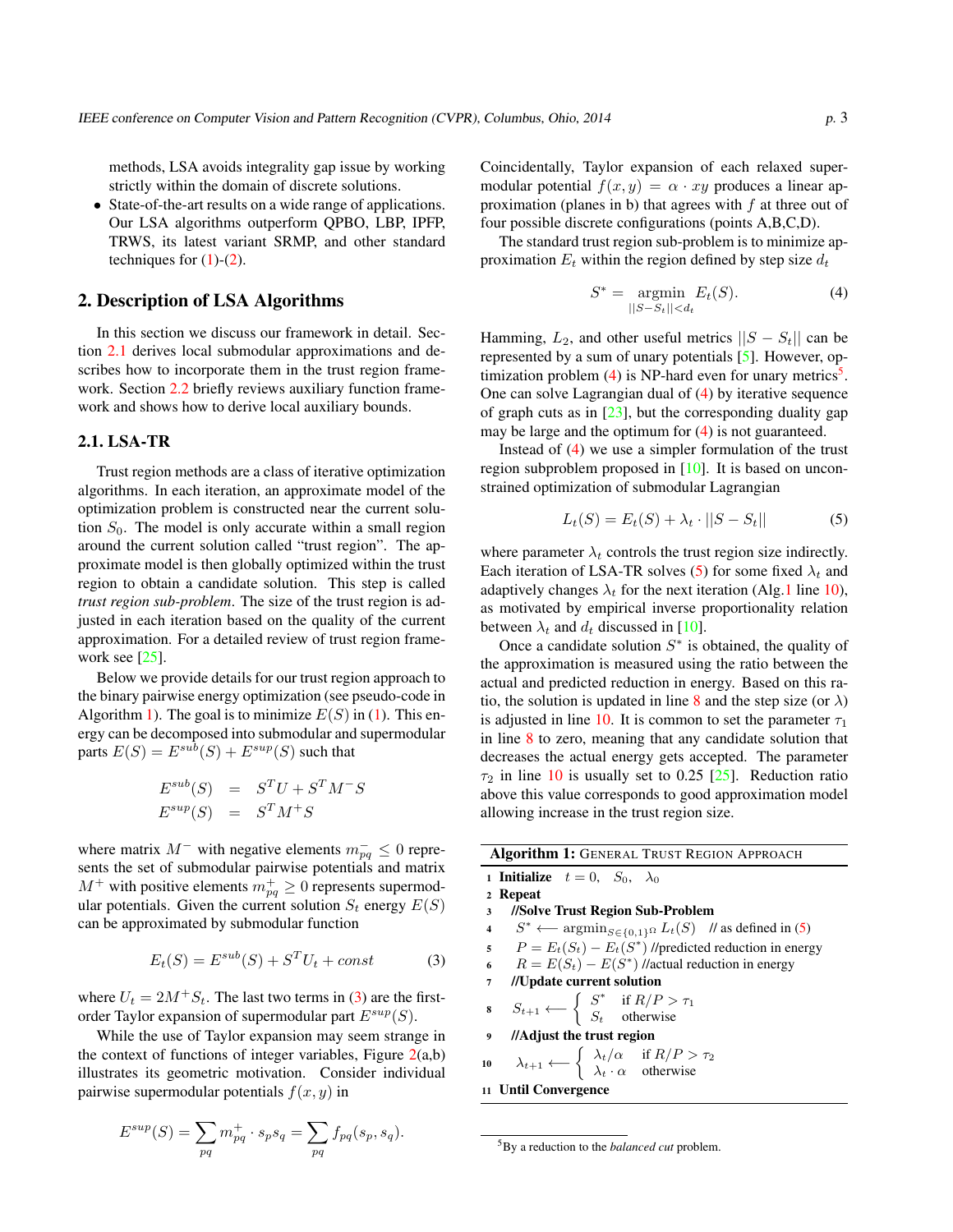<span id="page-3-6"></span>

<span id="page-3-1"></span>(a) supermodular potential *α · xy* (b) "Taylor" based local linearizations (c) Upper-bound linearization Figure 2. Local linearization of supermodular pairwise potential  $f(x, y) = \alpha \cdot xy$  for  $\alpha > 0$ . This potential defines four costs  $f(0, 0) =$  $f(0,1) = f(1,0) = 0$  and  $f(1,1) = \alpha$  at four distinct configurations of binary variables  $x, y \in \{0,1\}$ . These costs can be plotted as four 3D points *A*, *B*, *C*, *D* in (a-c). We need to approximate supermodular potential *f* with a linear function  $v \cdot x + w \cdot y + const$  (plane or unary potentials). LSA-TR: one way to derive a local linear approximation is to take Taylor expansion of  $f(x, y) = \alpha \cdot xy$  over relaxed variables  $x, y \in [0, 1]$ , see the continuous plot in (a). At first, this idea may sound strange since there are infinitely many other continuous functions that agree with *A*, *B*, *C*, *D* but have completely different derivatives, *e.g.*  $g(x, y) = \alpha \cdot x^2 \sqrt{y}$ . However, Taylor expansions of **bilinear** function  $f(x, y) = \alpha \cdot xy$  can be motivated geometrically. As shown in (b), Taylor-based local linear approximation of *f* at any fixed integer configuration  $(i, j)$  (*e.g.* blue plane at *A*, green at *B*, orange at *C*, and striped at *D*) coincides with discrete pairwise potential  $f$  not only at point  $(i, j)$  but also with two other closest integer configurations. Overall, each of those planes passes exactly through three out of four points *A*, *B*, *C*, *D*. LSA-AUX: another approach to justify a local linear approximation for non-submodular pairwise potential *f* could be based on upper bounds passing through a current configuration. For example, the green or orange planes in (b) are the tightest linear upper bounds at configurations  $(0, 1)$  and  $(1, 0)$ , correspondingly. When current configuration is either  $(0, 0)$  or  $(1, 1)$  then one can choose either orange or green plane in (b), or anything in-between, *e.g*. the purple plane passing though *A* and *D* in (c).

## <span id="page-3-0"></span>2.2. LSA-AUX

Bound optimization techniques are a class of iterative optimization algorithms constructing and optimizing upper bounds, a.k.a. *auxiliary functions*, for energy *E*. It is assumed that those bounds are easier to optimize than the original energy  $E$ . Given a current solution  $S_t$ , the function  $A_t(S)$  is an auxiliary function of *E* if it satisfies the following conditions:

$$
E(S) \le A_t(S) \tag{6a}
$$

$$
E(S_t) = A_t(S_t) \tag{6b}
$$

To approximate minimization of *E*, one can iteratively minimize a sequence of auxiliary functions:

<span id="page-3-4"></span>
$$
S_{t+1} = \arg\min_{S} A_t(S), \quad t = 1, 2, \dots \tag{7}
$$

Using  $(6a)$  $(6a)$  $(6a)$ ,  $(6b)$  $(6b)$ , and  $(7)$  $(7)$ , it is straightforward to prove that the solutions in ([7\)](#page-3-4) correspond to a sequence of decreasing energy values  $E(S_t)$ . Namely,

<span id="page-3-5"></span>
$$
E(S_{t+1}) \le A_t(S_{t+1}) \le A_t(S_t) = E(S_t).
$$

The main challenge in bound optimization approach is designing an appropriate auxiliary function satisfying conditions  $(6a)$  and  $(6b)$  $(6b)$ . However, in case of integer quadratic optimization problem  $(1)-(2)$  $(1)-(2)$  $(1)-(2)$  $(1)-(2)$ , it is fairly straightforward to design an upper bound for non-submodular energy  $E(S)$  =  $E^{sub}(S) + E^{sup}(S)$ . As in Sec. [2.1](#page-2-0), we do not need to approximate the submodular part *Esub* and we can easily find a linear upper bound for *Esup* as follows.

Similarly to Sec.[2.1,](#page-2-0) consider supermodular pairwise potentials  $f(x, y) = \alpha \cdot xy$  for individual pairs of neighboring pixels according to

$$
E^{sup}(S) = \sum_{pq} m_{pq}^{+} \cdot s_p s_q = \sum_{pq} f_{pq}(s_p, s_q)
$$
 (8)

<span id="page-3-2"></span>where each  $f_{pq}$  is defined by scalar  $\alpha = m_{pq}^+ > 0$ . As shown in Figure [2\(](#page-3-1)b,c), each pairwise potential *f* can be bound above by linear function  $u(x, y)$ 

$$
f(x, y) \le u(x, y) := v \cdot x + w \cdot y
$$

<span id="page-3-3"></span>for some positive scalars *v* and *w*. Assuming current solution  $(x, y) = (x^t, y^t)$ , the table below specifies linear upper bounds (planes) for four possible discrete configurations

| $(x^{\iota}, y^{\iota})$ | upper bound $u(x, y)$                 | plane in Fig. $2(b,c)$ |
|--------------------------|---------------------------------------|------------------------|
| (0,0)                    | $rac{\alpha}{2}x + \frac{\alpha}{2}y$ | purple                 |
| (0,1)                    | $\alpha x$                            | green                  |
| (1,0)                    | $\alpha y$                            | orange                 |
| 1,1                      | $\frac{\alpha}{2}x$ -                 | purple                 |

As clear from Fig[.2](#page-3-1)(b,c), there are many other possible linear upper bounds for pairwise terms *f*. Interestingly, the "permutation" approach to high-order supermodular terms in  $[17]$  $[17]$  reduces to linear upper bounds for  $f(x, y)$  where each configuration (0,0) or (1,1) selects either orange or green plane randomly (depending on a permutation). Our tests showed inferior performance of such bounds for pairwise energies. The upper bounds using purple planes for  $(0,0)$  and  $(1,1)$ , as in the table, work better in practice.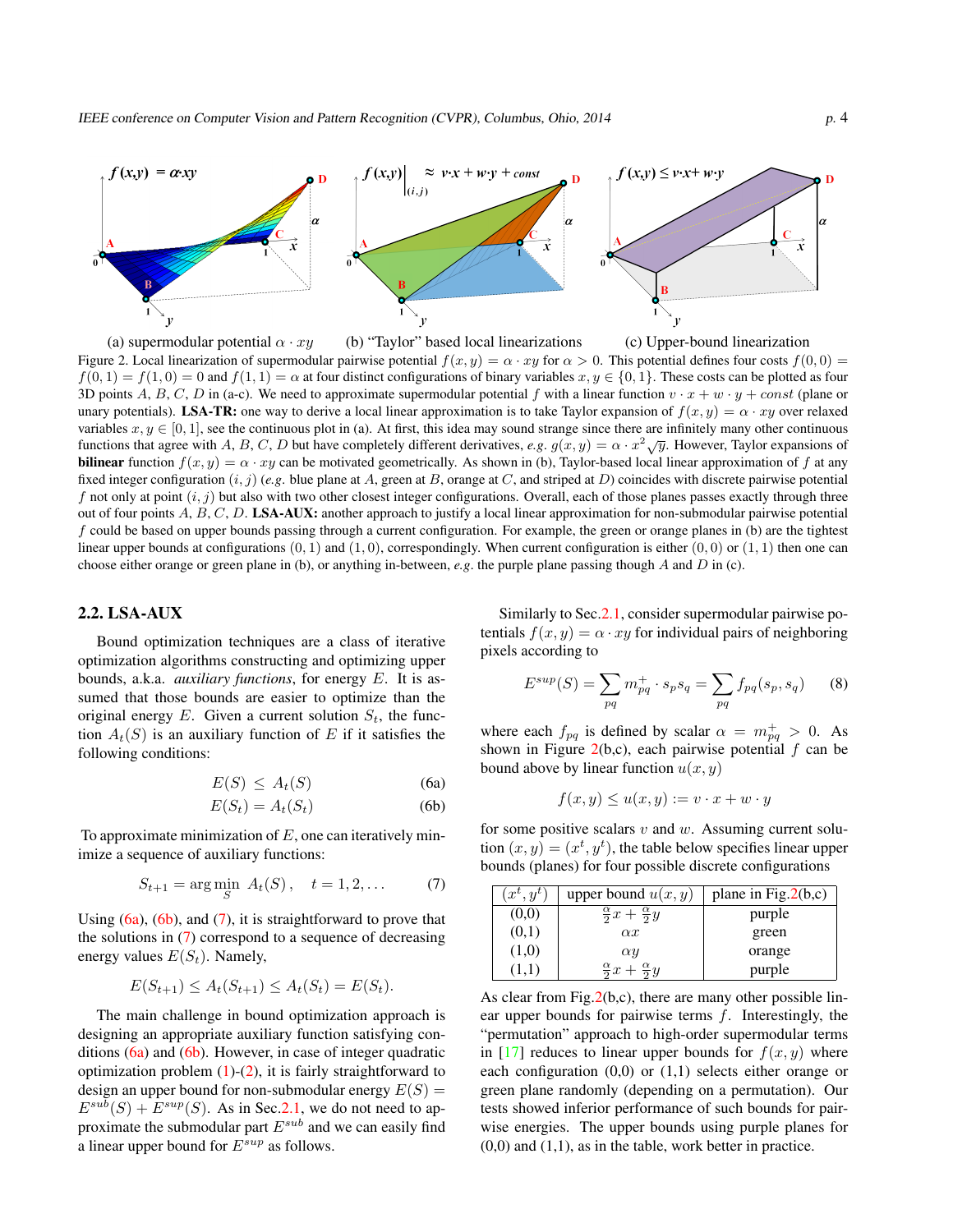<span id="page-4-5"></span>

<span id="page-4-4"></span>Figure 3. Binary deconvolution of an image created with a uniform 3 *×* 3 filter and additive Gaussian noise (*σ ∈ {*0*.*05*,* 0*.*1*,* 0*.*15*,* 0*.*2*}*). No length regularization was used. We report mean energy (+/-2std.) and time as a function of noise level *σ*. TRWS, SRMP and LBP are run for 5000 iterations.

Summing upper bounds for all pairwise potentials *fpq* in [\(8](#page-3-5)) using linear terms in this table gives an overall linear upper bound for supermodular part of energy ([1\)](#page-0-2)

<span id="page-4-1"></span>
$$
E^{sup}(S) \le S^T U_t \tag{9}
$$

where vector  $U_t = \{u_p^t | p \in \Omega\}$  consists of elements

$$
u_p^t = \sum_q \frac{m_{pq}^+}{2} (1 + s_p^t - 2s_p^t s_q^t)
$$

and  $S_t = \{s_p^t | p \in \Omega\}$  is the current solution configuration for all pixels. Defining our auxiliary function as

<span id="page-4-2"></span>
$$
A_t(S) := S^T U_t + E^{sub}(S)
$$
 (10)

and using inequality  $(9)$  $(9)$  we satisfy condition  $(6a)$  $(6a)$ 

$$
E(S) = E^{sup}(S) + E^{sub}(S) \le A_t(S).
$$

Since  $S_t^T U_t = E^{sup}(S_t)$  then our auxiliary function [\(10](#page-4-2)) also satisfies condition [\(6b](#page-3-3))

$$
E(S_t) = E^{sup}(S_t) + E^{sub}(S_t) = A_t(S_t).
$$

Function  $A_t(S)$  is submodular. Thus, we can globally optimize it in each iterations guaranteeing energy decrease.



<span id="page-4-0"></span>Figure 4. Segmentation with repulsion and attraction. We used  $\mu_{fq}$ =0.4,  $\mu_{bq}$ =0.6,  $\sigma$ =0.2 for appearance,  $\lambda_{reg}$ =100 and c=0.06. Repulsion potentials are shown in blue and attraction - in red.

## 3. Applications

Below we apply our method in several applications such as binary deconvolution, segmentation with repulsion, curvature regularization and inpainting. We report results for both LSA-TR and LSA-AUX frameworks and compare to existing state of the art methods such as QPBO [[21\]](#page-7-6), LBP  $[20]$  $[20]$ , IPFP  $[16]$  $[16]$ , TRWS and SRMP  $[13]$  $[13]$  in terms of en-ergy and running time<sup>[6](#page-4-3)</sup>. For the sake of completeness, and to demonstrate the advantage of non-linear submodular approximations over linear approximations, we also compare to a version of LSA-TR where both submodular and supermodular terms are linearized, denoted by LSA-TR-L. In the following experiments, all local approximation methods, *e.g*. IPFP, LSA-AUX, LSA-AUX-P, LSA-TR, LSA-TR-L are initialized with the entire domain assigned to the foreground. All global linearization methods, *e.g*. TRWS, SRMP and LBP, are run for 50, 100, 1000 and 5000 iterations. For QPBO results, unlabeled pixels are shown in gray color. Running time is shown in log-scale for clarity.

#### 3.1. Binary Deconvolution

Figures [3](#page-4-4) (top-left) shows a binary image after convolution with a uniform  $3 \times 3$  and adding Gaussian noise  $(\sigma = 0.05)$ . The goal of binary deconvolution is to recover

<span id="page-4-3"></span><sup>6</sup>We used *http://pub.ist.ac.at/∼vnk/software.html* code for SRMP and *www.robots.ox.ac.uk/∼ojw* code for QPBO, TRWS, and LBP. The corresponding version of LPB is sequential without damping.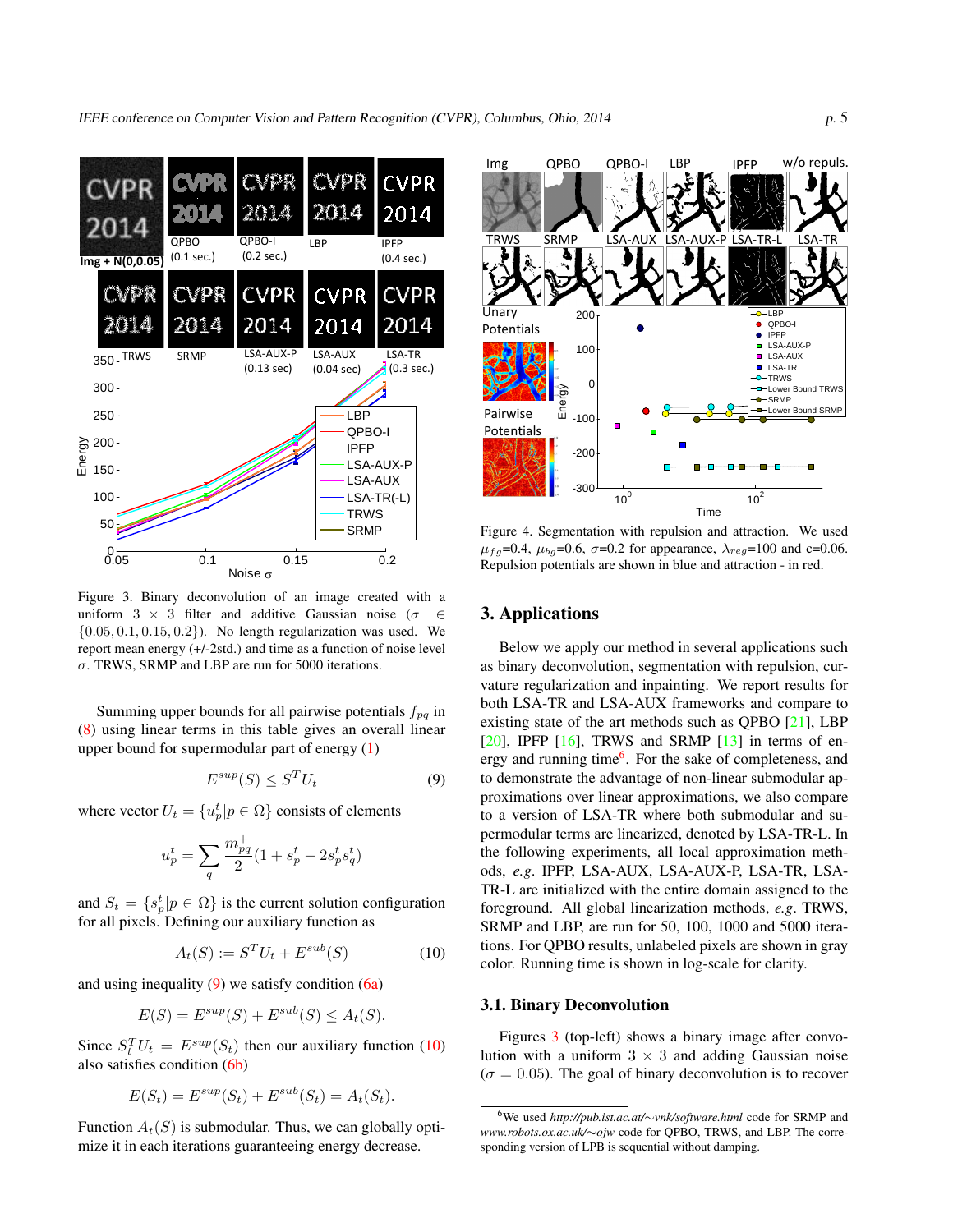<span id="page-5-2"></span>

<span id="page-5-1"></span>Figure 5. Curvature regularizer [[7](#page-7-20)] is more difficult to optimize when regularizer weight is high. We show segmentation results for  $\lambda_{curv} = 0.1$  (top row),  $\lambda_{curv} = 0.5$  (middle row),  $\lambda_{curv} = 2$  (bottom row) as well as energy plots. We used  $\mu_{fg} = 1$ ,  $\mu_{bg} = 0$ ,  $\lambda_{app} = 1$ .

the original binary image and the energy is defined as

<span id="page-5-0"></span>
$$
E(S) = \sum_{p \in \Omega} (I_p - \frac{1}{9} \sum_{q \in \mathcal{N}_p} s_q)^2
$$
 (11)

Here  $\mathcal{N}_p$  denotes the  $3 \times 3$  neighborhood window around pixel *p* and all pairwise interactions are supermodular. We did not use length regularization, since it would make the energy easier to optimize. Fig. [3](#page-4-4) demonstrates the performance of our approach (LSA-TR/LSA-AUX) and compares to standard optimization methods such as QPBO, LBP, IPFP, TRWS and SRMP. In this case LSA-TR-L and LSA-TR are identical since energy  $(11)$  $(11)$  has no submodular pairwise terms. The bottom of Fig. [3](#page-4-4) shows the mean energy as a function of noise level  $\sigma$ . For each experiment the results are averaged over ten instances of random noise. The mean time is reported for the experiments with  $\sigma = 0.05$ .

#### 3.2. Segmentation with Repulsion

In this section we consider segmentation with attraction and repulsion pairwise potentials. Adding repulsion is similar to correlation clustering  $[1]$  $[1]$ , where data points either attract or repulse each other. Using negative repulsion in segmentation can avoid the bias of submodular length regularizer to *short-cutting*, whereby elongated structures are

shortened to avoid high length penalty. Figure [4](#page-4-0) (top-left) shows an example of an angiogram image with elongated structures. We use 16-neighborhood system and the pairwise potentials are defined as follows:

$$
\omega(p,q) = \frac{-\Delta(p,q) + c}{\text{dist}(p,q)}.
$$

Here dist(p,q) denotes the distance between image pixels *p* and *q* and  $\Delta(p, q)$  is the difference in their respective intensities (see pairwise potentials in Fig. [4,](#page-4-0) bottom-left). The constant *c* is used to make neighboring pixels with similar intensities attract and repulse otherwise. Being supermodular, repulsions potentials make the segmentation energy more difficult to optimize, but are capable to extract thin elongated structures. To demonstrate the usefulness of "repulsion" potentials we also show segmentation results with graph-cut a la Boykov-Jolly [\[4](#page-7-21)] where negative pairwise potentials were removed/truncated (top-right).

# 3.3. Curvature

Below we apply our optimization method to curvature regularization. We focus on the curvature model proposed in [[7\]](#page-7-20). The model is defined in terms of 4-neighborhood system and accounts for 90 degrees angles. In combination with appearance terms, the model yields discrete bi-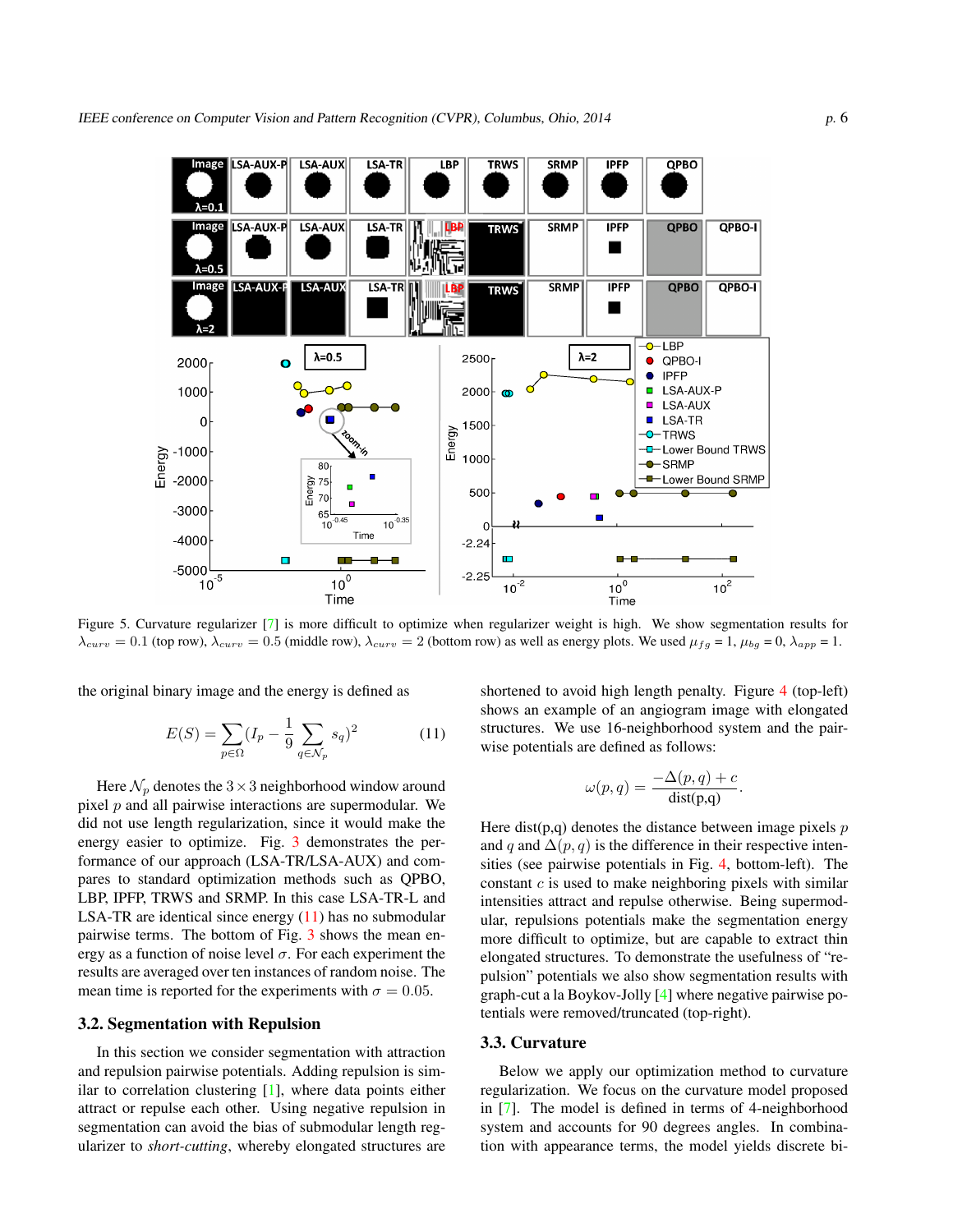<span id="page-6-5"></span>nary energy that has both submodular and non-submodular pairwise potentials. Originally, the authors of [[7\]](#page-7-20) proposed using QPBO for optimization of the curvature regularizer. We show that our method significantly outperforms QPBO and other state-of-the-art optimization techniques, especially with large regularizer weights.

First we deliberately choose a toy example (white circle on a black background, see Fig. [5\)](#page-5-1) where we know what an optimal solution should look like. When using 4 neighborhood system, as the weight of the curvature regularizer increases, the solution should minimize the number of 90 degrees angles (corners) while maximizing the appearance terms. Therefore, when the weight of curvature regularizer is high, the solution should look more like a square than a circle. Consider the segmentation results in Fig. [5](#page-5-1). With low curvature weight, i.e.,  $\lambda_{curv} = 0.1$ , all compared methods perform equally well (see Fig. [5](#page-5-1) top row). In this case appearance data terms are strong compared to the non-submodular pairwise terms. However, when we increase the curvature weight and set  $\lambda_{curv} = 0.5$ or 2 there is a significant difference between the optimization methods both in terms of the energy and the resulting solutions (see Fig. [5](#page-5-1) middle and bottom).

Next, we selected an angiogram image example from [\[7](#page-7-20)] and evaluate the performance<sup>[7](#page-6-3)</sup> of the optimization methods with two values of regularizer weight  $\lambda_{curv} = 19$  and  $\lambda_{curv} = 21$  (see Fig. [7\)](#page-7-22). Although the weight  $\lambda$  did not change significantly, the quality of the segmentation deteriorated for all global linearization methods, namely QPBO, TRWS, LBP. The proposed methods LSA-TR and LSA-AUX seem to be robust with respect to the weight of the supermodular part of the energy.

#### 3.4. Chinese Characters Inpainting

Below we consider the task of in-painting in binary images of Chinese characters, *dtf-chinesechar* [\[11](#page-7-8)]. We used a set of pre-trained unary and pairwise potentials provided by the authors with the dataset. While each pixel variable has only two possible labels, the topology of the resulting graph and the non-submodularity of its pairwise potentials makes this problem challenging. Figure [6](#page-6-4) shows two examples of inpainting. Table [1](#page-6-1) reports the performance of our LSA-TR and LSA-AUX methods on this problem and compares to other standard optimization methods reported in  $[11]$  $[11]$  $[11]$ , as well as, to *truncation* of non-submodular terms. LSA-TR is ranked second, but runs three orders of magnitudes faster.

#### 4. Conclusions and Future Work

There are additional applications (beyond the scope of this paper) that can benefit from efficient optimization of



Figure 6. Examples of Chinese characters inpainting.

<span id="page-6-4"></span>

| Alg.           | Mean        | Mean        | #best         | Rank           |  |
|----------------|-------------|-------------|---------------|----------------|--|
| Name           | Runtime     | Energy      | /100          |                |  |
| <b>MCBC</b>    | 2053.89 sec | $-49550.1$  | 85            | 1              |  |
| BPS $(LBP)^*$  | 72.85 sec   | $-49537.08$ | 18            | 3              |  |
| ILP            | 3580.93 sec | -49536.59   | 8             | 6              |  |
| <b>OPBO</b>    | $0.16$ sec  | $-49501.95$ | $\Omega$      | 8              |  |
| <b>SA</b>      | NaN sec     | -49533.08   | 13            | 4              |  |
| <b>TRWS</b>    | $0.13$ sec  | -49496.84   | $\mathcal{L}$ | 7              |  |
| <b>TRWS-LF</b> | 2106.94 sec | $-49519.44$ | 11            | 5              |  |
| Truncation     | $0.06$ sec  | $-16089.2$  | $\Omega$      | 8              |  |
| LSA-AUX        | $0.30$ sec  | $-49515.95$ | $\Omega$      | 8              |  |
| LSA-AUX-P      | $0.16$ sec  | $-49516.63$ | $\Omega$      | 8              |  |
| LSA-TR         | $0.21$ sec  | -49547.61   | 35            | $\mathfrak{D}$ |  |

<span id="page-6-1"></span>Table 1. Chinese characters in-painting database [[11\]](#page-7-8). We tested three methods (at the bottom) and compared with other techniques (above) reported in [\[11](#page-7-8)]. \* - To the best of our knowledge, BPS in [\[11](#page-7-8)] is the basic sequential version of loopy belief-propagation without damping that we simply call LBP in this paper.

binary non-submodular pairwise energies. For instance, our experiments show that our approach can improve nonsubmodular *α*-expansion and fusion moves for multilabel energies. Moreover, while our paper focuses on pairwise interactions, our approach naturally extends to high-order potentials that appear in computer vision problems such as curvature regularization, convexity shape prior, visibility and silhouette consistency in multi-view reconstruction. In the companion paper  $[18]$  $[18]$  we apply our method for optimization of a new highly accurate curvature regularization model. The model yields energy with triple clique interactions and our method achieves state-of-the-art performance.

#### Acknowledgments

We greatly thank V. Kolmogorov and our anonymous reviewers for their thorough feedback. We also thank NSERC and NIH for their grants supporting this project.

### References

- <span id="page-6-2"></span>[1] N. Bansal, A. Blum, and S. Chawla. Correlation clustering. In *Machine Learning*, volume 56, pages 89–113, 2004. [6](#page-5-2)
- <span id="page-6-0"></span>[2] I. Ben Ayed, L. Gorelick, and Y. Boykov. Auxiliary cuts for general classes of higher order functionals. In *IEEE conference on Computer Vision and Pattern Recognition (CVPR)*, pages 1304–1311, Portland, Oregon, June 2013. [2](#page-1-2)

<span id="page-6-3"></span> $7$ For QPBO, we only run QPBO-I and do not use other post-processing heuristics as suggested in [[7\]](#page-7-20), since the number of unlabeled pixel might be significant when the regularization is strong.